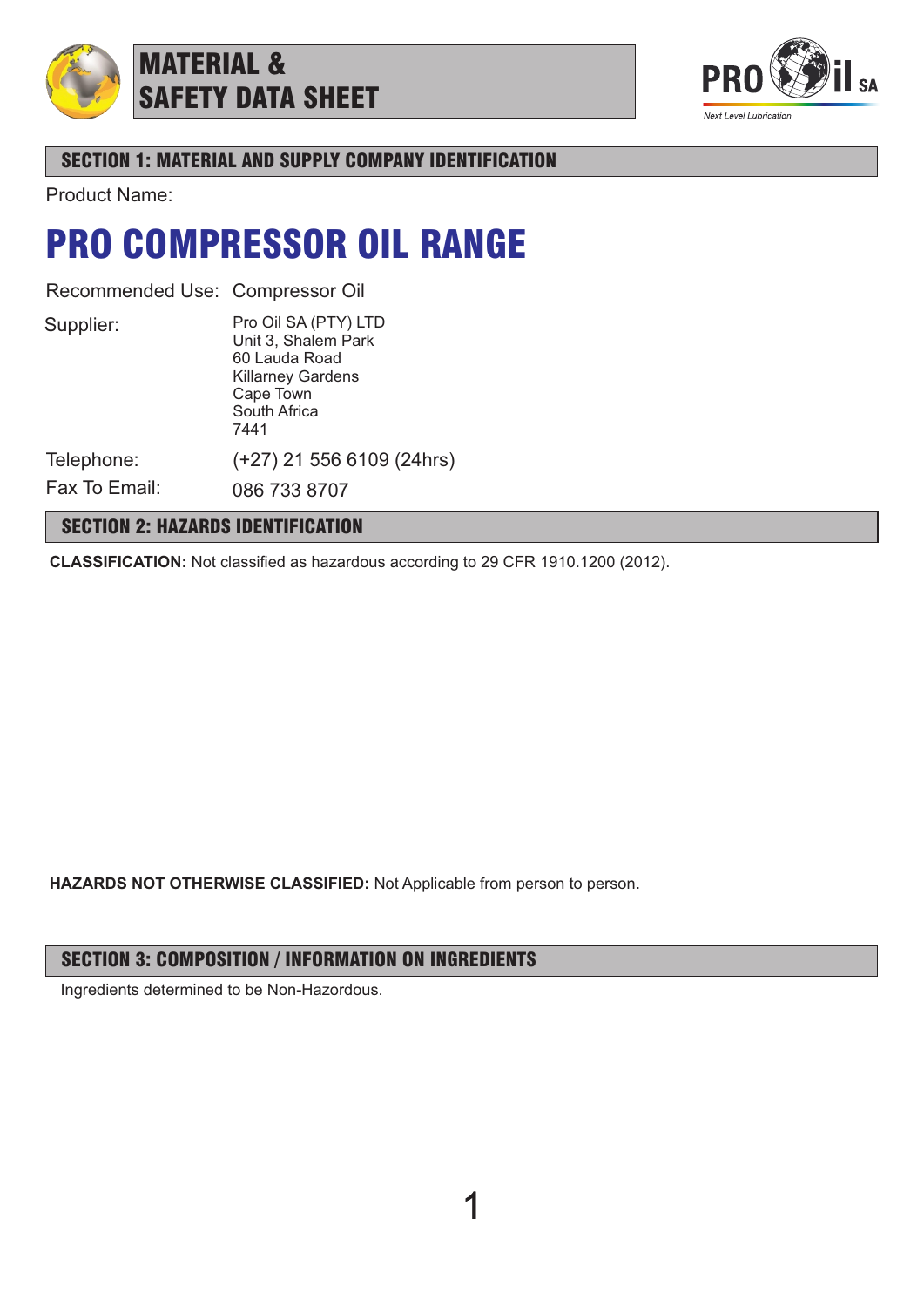

### SECTION 4: FIRST AID MEASURES

#### **INHALATION**

Remove from further exposure. For those providing assistance, avoid exposure to yourself or others. Use adequate respiratory protection. If respiratory irritation, dizziness, nausea, or unconsciousness occurs, seek immediate medical assistance. If breathing has stopped, assist ventilation with a mechanical device or use mouth-to-mouth resuscitation.

#### **SKIN CONTACT**

Wash contact areas with soap and water. If product is injected into or under the skin, or into any part of the body, regardless of the appearance of the wound or its size, the individual should be evaluated immediately by a physician as a surgical emergency. Even though initial symptoms from high pressure injection may be minimal or absent, early surgical treatment within the first few hours may significantly reduce the ultimate extent of injury.

#### **EYE CONTACT**

Flush thoroughly with water. If irritation occurs, get medical assistance.

#### **INGESTION**

First aid is normally not required. Seek medical attention if discomfort occurs.

## **NOTE TO PHYSICIAN**

None

#### SECTION 5: FIRE FIGHTING MEASURES

#### **EXTINGUISHING MEDIA**

**Appropriate Extinguishing Media:** Use water fog, foam, dry chemical or carbon dioxide (CO2) to extinguish flames.

**Inappropriate Extinguishing Media:** Straight streams of water

#### **FIRE FIGHTING**

**Fire Fighting Instructions:** Evacuate area. Prevent run-off from fire control or dilution from entering streams, sewers or drinking water supply. Fire-fighters should use standard protective equipment and in enclosed spaces, self-contained breathing apparatus (SCBA). Use water spray to cool fire exposed surfaces and to protect personnel.

**Hazardous Combustion Products:** Combustible material

## SECTION 6: ACCIDENTAL RELEASE MEASURES

#### **NOTIFICATION PROCEDURES**

In the event of a spill or accidental release, notify relevant authorities in accordance with all applicable regulations.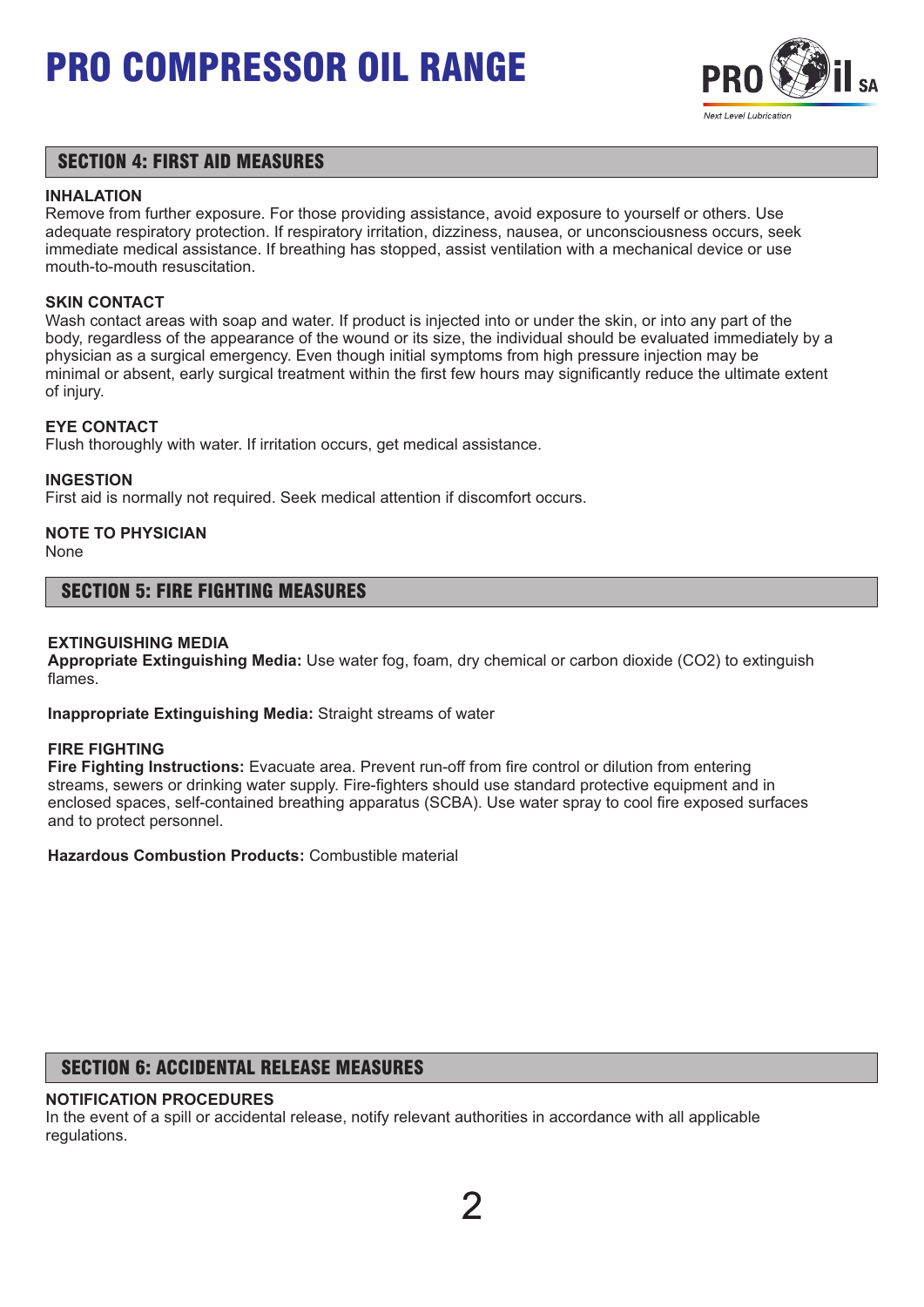

#### **PROTECTIVE MEASURES**

Avoid contact with spilled material. See Section 5 for fire fighting information. See the Hazard Identification Section for Significant Hazards. See Section 4 for First Aid Advice. See Section 8 for advice on the minimum requirements for personal protective equipment. Additional protective measures may be necessary, depending on the specific circumstances and/or the expert judgment of the emergency responders.

**For emergency responders:** Respiratory protection: respiratory protection will be necessary only in special cases, e.g., formation of mists. Half-face or full-face respirator with filter(s) for dust/organic vapor or Self Contained Breathing Apparatus (SCBA) can be used depending on the size of spill and potential level of exposure. If the exposure cannot be completely characterized or an oxygen deficient atmosphere is possible or anticipated, SCBA is recommended. Work gloves that are resistant to hydrocarbons are recommended. Gloves made of polyvinyl acetate (PVA) are not water-resistant and are not suitable for emergency use. Chemical goggles are recommended if splashes or contact with eyes is possible. Small spills: normal antistatic work clothes are usually adequate. Large spills: full body suit of chemical resistant, antistatic material is recommended.

#### **SPILL MANAGEMENT**

**Land Spill:** Stop leak if you can do so without risk. Recover by pumping or with suitable absorbent.

**Water Spill:** Stop leak if you can do so without risk. Confine the spill immediately with booms. Warn other shipping. Remove from the surface by skimming or with suitable absorbents. Seek the advice of a specialist before using dispersants.

Water spill and land spill recommendations are based on the most likely spill scenario for this material; however, geographic conditions, wind, temperature, (and in the case of a water spill) wave and current direction and speed may greatly influence the appropriate action to be taken. For this reason, local experts should be consulted. Note: Local regulations may prescribe or limit action to be taken.

#### **ENVIRONMENTAL PRECAUTIONS**

**Large Spills:** Dyke far ahead of liquid spill for later recovery and disposal. Prevent entry into waterways, sewers, basements or confined areas.

#### SECTION 7: HANDLING AND STORAGE

#### **HANDLING**

Avoid eye contact and repeated or prolonged skin contact. Avoid inhalation of vapour, mist or aerosols.

#### **STORAGE**

Store in a cool, dry, well-ventilated place and out of direct sunlight. Store away from foodstuffs. Store away from incompatible materials described in Section 10. Store away from sources of heat and/or ignition. Keep container standing upright. Keep containers closed when not in use - check regularly for leaks.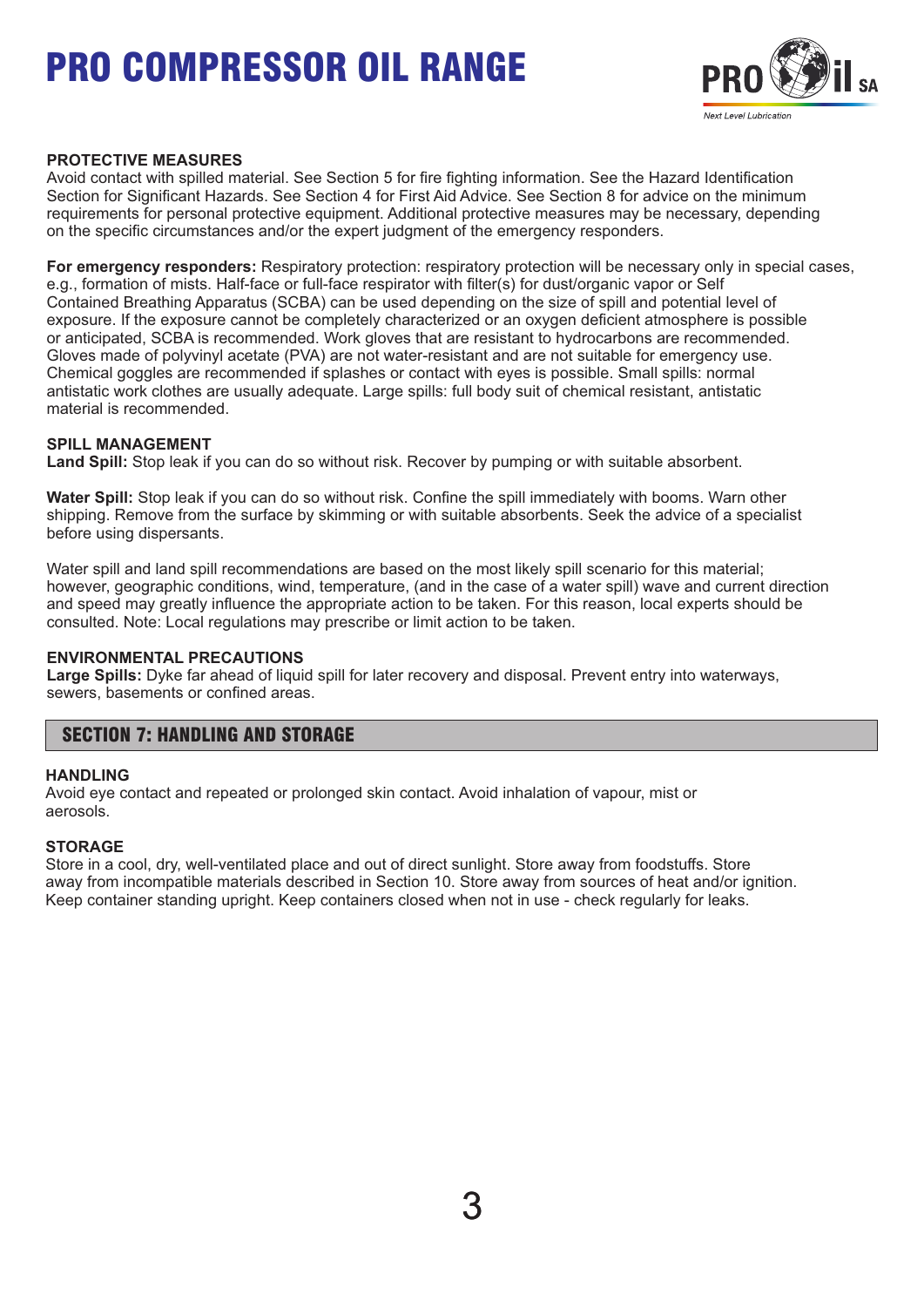

## SECTION 8: EXPOSURE CONTROL / PERSONAL PROTECTION

#### **EXPOSURE LIMIT VALUES**

Exposure limits/standards for materials that can be formed when handling this product: NOTE: Limits/standards shown for guidance only. Follow applicable regulations.

#### **BIOLOGICAL LIMITS**

No biological limits allocated.

#### **ENGINEERING CONTROLS**

The level of protection and types of controls necessary will vary depending upon potential exposure conditions. Control measures to consider:

No special requirements under ordinary conditions of use and with adequate ventilation.

#### **PERSONAL PROTECTION**

Personal protective equipment selections vary based on potential exposure conditions such as applications, handling practices, concentration and ventilation. Information on the selection of protective equipment for use with this material, as provided below, is based upon intended, normal usage.

**Respiratory Protection:** If engineering controls do not maintain airborne contaminant concentrations at a level which is adequate to protect worker health, an approved respirator may be appropriate. Respirator selection, use, and maintenance must be in accordance with regulatory requirements, if applicable. Types of respirators to be considered for this material include:

**Particulate** 

No special requirements under ordinary conditions of use and with adequate ventilation.

For high airborne concentrations, use an approved supplied-air respirator, operated in positive pressure mode. Supplied air respirators with an escape bottle may be appropriate when oxygen levels are inadequate, gas/vapour warning properties are poor, or if air purifying filter capacity/rating may be exceeded.

**Hand Protection:** Any specific glove information provided is based on published literature and glove manufacturer data. Glove suitability and breakthrough time will differ depending on the specific use conditions. Contact the glove manufacturer for specific advice on glove selection and breakthrough times for your use conditions. Inspect and replace worn or damaged gloves. The types of gloves to be considered for this material include:

Nitrile, Viton

No protection is ordinarily required under normal conditions of use.

**Eye Protection:** If contact is likely, safety glasses with side shields are recommended.

**Skin and Body Protection:** Any specific clothing information provided is based on published literature or manufacturer data. The types of clothing to be considered for this material include: No skin protection is ordinarily required under normal conditions of use. In accordance with good industrial hygiene practices, precautions should be taken to avoid skin contact.

**Specific Hygiene Measures:** Always observe good personal hygiene measures, such as washing after handling the material and before eating, drinking, and/or smoking. Routinely wash work clothing and protective equipment to remove contaminants. Discard contaminated clothing and footwear that cannot be cleaned. Practise good housekeeping.

#### **ENVIRONMENTAL CONTROLS**

Comply with applicable environmental regulations limiting discharge to air, water and soil. Protect the environment by applying appropriate control measures to prevent or limit emissions.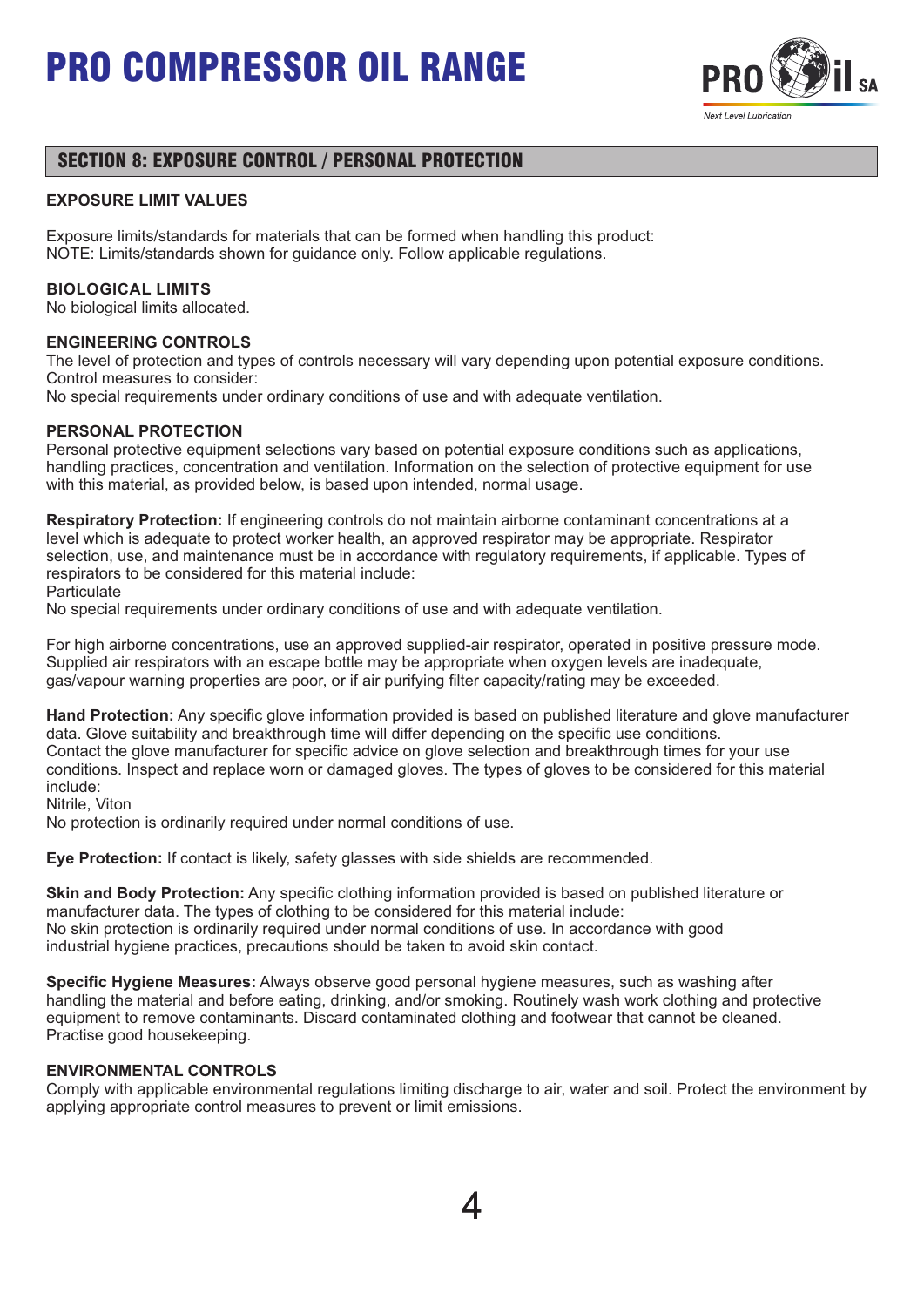

## SECTION 9: PHYSICAL AND CHEMICAL PROPERTIES

**Note: Physical and chemical properties are provided for safety, health and environmental considerations only and may not fully represent product specifications. Contact the Supplier for additional information.**

#### **GENERAL INFORMATION**

Physical State: Liquid Colour: Amber Odour: Petroleum

#### **IMPORTANT HEALTH, SAFETY, AND ENVIRONMENTAL INFORMATION**

Density (at 15 °C): 0.8740 kg/l Flammability (Solid, Gas): N/A Flash Point: (Cleveland Open Cup) 224 °C Flammable Limits (Approximate volume % in air): N/A Autoignition Temperature: N/D Boiling Point / Range: 315°C Vapour Density (Air = 1): >1 Vapour Pressure: <0.01 mmHg @ 37.8 °C Evaporation Rate (n-butyl acetate = 1): N/D pH: N/A Solubility: Insoluble in water; Soluble in hydrocarbons Viscosity@ 40°C: 46 mm<sup>2</sup>/s - 100 mm<sup>2</sup>/s

Oxidizing Properties: See Hazards Identification Section.

#### **OTHER INFORMATION**

Freezing Point: N/A Melting Point: N/D

## SECTION 10: STABILITY AND REACTIVITY

STABILITY: Material is stable under normal conditions.

CONDITIONS TO AVOID: Excessive heat. High energy sources of ignition.

INCOMPATIBLE MATERIALS: Strong oxidisers

HAZARDOUS DECOMPOSITION PRODUCTS: Oxides of carbon and nitrogen, smoke and other toxic fumes

POSSIBILITY OF HAZARDOUS REACTIONS: No known hazardous reactions.

### SECTION 11: TOXICOLOGICAL INFORMATION

No adverse health effects expected if the product is handled in accordance with this Safety Data Sheet and the product label. Symptoms or effects that may arise if the product is mishandled and overexposure occurs are:

#### **Acute Effects**

**Inhalation:** Material may be an irritant to mucous membranes and respiratory tract. **Skin contact:** Contact with skin may result in irritation.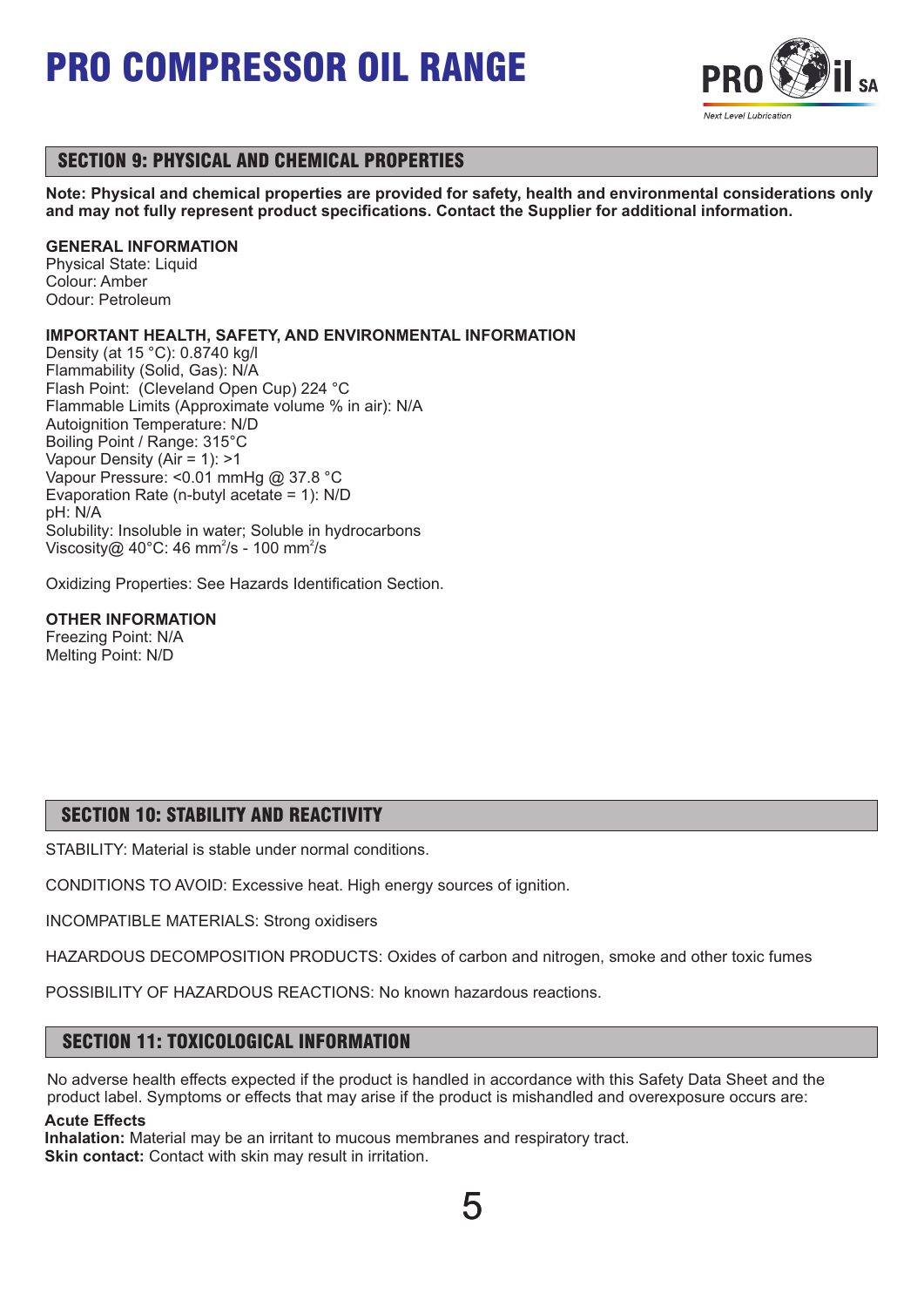

**Ingestion:** Swallowing can result in nausea, vomiting and irritation of the gastrointestinal tract. **Eye contact:** May be an eye irritant.

Acute toxicity

**Inhalation:** This material has been classified as non-hazardous. Acute toxicity estimate (based on ingredients): LC50  $>$  20.0 mg/L for vapours or LC50  $>$  5.0 mg/L for dust and mist or LC50  $>$  5,000 ppm gas

**Skin contact:** This material has been classified as non-hazardous. Acute toxicity estimate (based on ingredients): >5,000 mg/Kg bw

**Ingestion:** This material has been classified as non-hazardous. Acute toxicity estimate (based on ingredients): >5,000 mg/Kg bw

**Corrosion/Irritancy:** Eye: this material has been classified as not corrosive or irritating to eyes. Skin: this material has been classified as not corrosive or irritating to skin.

**Sensitisation:** Inhalation: this material has been classified as not a respiratory sensitiser. Skin: this material has been classified as not a skin sensitiser.

**Aspiration hazard:** This material has been classified as non-hazardous.

**Specific target organ toxicity (single exposure):** This material has been classified as non-hazardous.

**Chronic Toxicity**

**Mutagenicity:** This material has been classified as non-hazardous.

**Carcinogenicity:** This material has been classified as non-hazardous.

**Reproductive toxicity (including via lactation):** This material has been classified as non-hazardous.

**Specific target organ toxicity (repeat exposure):** This material has been classified as non-hazardous.

### SECTION 12: ECOLOGICAL INFORMATION

#### **ECOTOXICITY**

This material is not expected to be harmful to aquatic organisms.

The product has not been tested. The statement has been derived from the properties of the individual components.

#### **MOBILITY**

No data available.

#### **PERSISTENCE AND DEGRADABILITY**

This material is not expected to be readily biodegradable. The biodegradability of this material is based on an evaluation of data for the components or a similar material.

The product has not been tested. The statement has been derived from the properties of the individual components.

#### **POTENTIAL TO BIOACCUMULATE**

**Bioconcentration Factor:** No data available. **Octanol/Water Partition Coefficient:** No data available

### SECTION 13: DISPOSAL CONSIDERATIONS

Disposal recommendations based on material as supplied. Disposal must be in accordance with current applicable laws and regulations, and material characteristics at time of disposal.

#### **DISPOSAL RECOMMENDATIONS**

The generation of waste should be avoided or minimized wherever possible. Significant quantities of waste product residues should not be disposed of viathe foul sewer but processed in a suitable effluent treatment plant. Dispose of surplus and non-recyclable products via a licensed waste disposal contractor. Disposal of this product, solutions and any by-products should at all times comply with the requirements of environmental protection and waste disposal legislation and any regional local authority requirements. Waste packaging should be recycled. Incineration or landfill should only be considered when recycling is not feasible. This material and its container must be disposed of in a safe way. Care should be taken when handling emptied containers that have not been cleaned or rinsed out.

**Empty Container Warning:** Empty Container Warning (where applicable): Empty containers may contain residue and can be dangerous. Do not attempt to refill or clean containers without proper instructions. Empty drums should be completely drained and safely stored until appropriately reconditioned or disposed. Empty containers should be taken for recycling, recovery, or disposal through suitably qualified or licensed contractor and in accordance with governmental regulations. DO NOT PRESSURISE, CUT, WELD, BRAZE, SOLDER, DRILL, GRIND, OR EXPOSE SUCH CONTAINERS TO HEAT, FLAME, SPARKS, STATIC ELECTRICITY, OR OTHER SOURCES OF IGNITION. THEY MAY EXPLODE AND CAUSE INJURY OR DEATH.